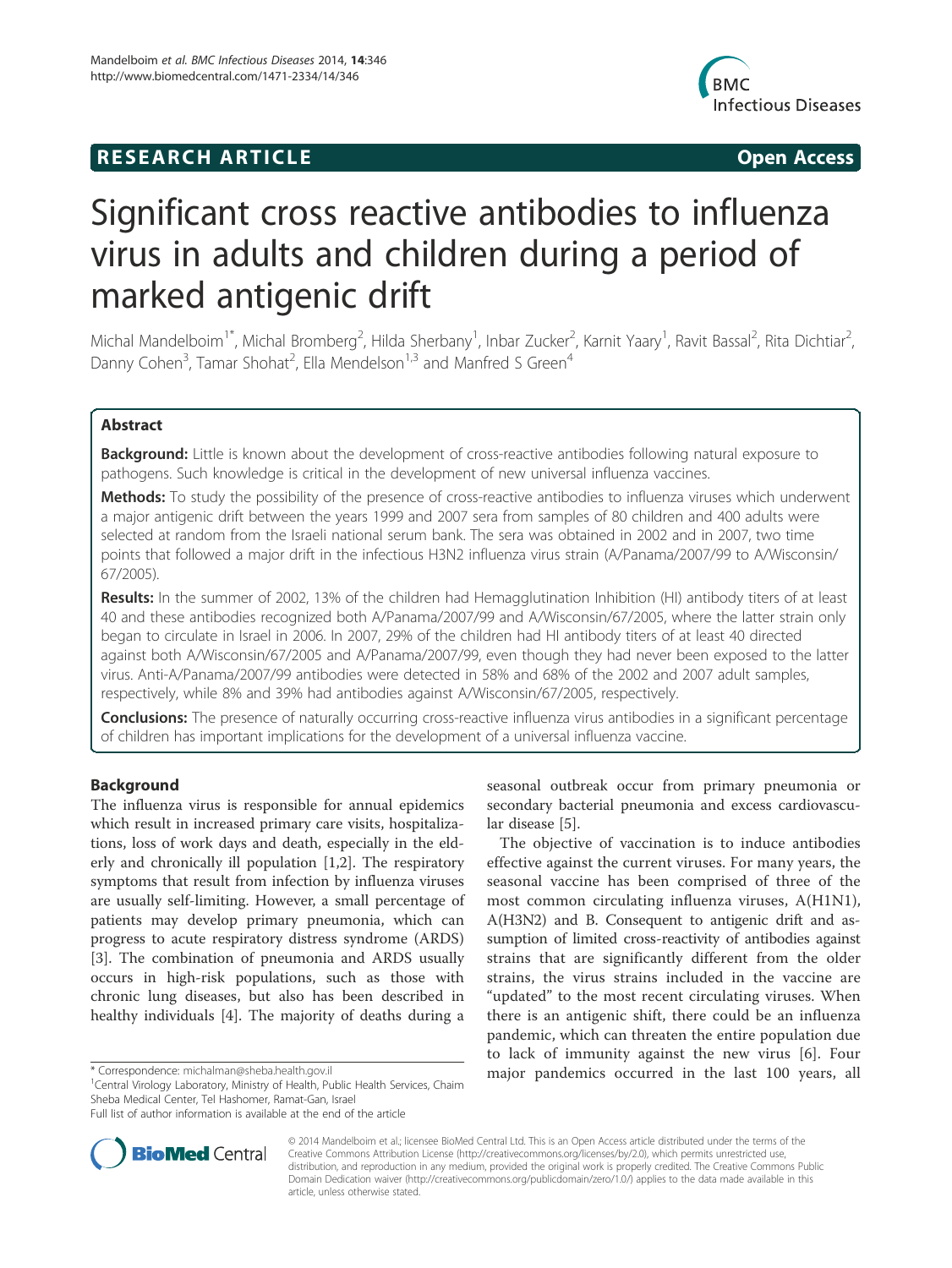resulting from influenza A infections; they included the Spanish Flu pandemic (1918–1920, H1N1) [7], the Asian Flu pandemic (1957–1958, H2N2) [8], the Hong Kong Flu pandemic (1968–1969, H3N2) [9] and the Swine Flu pandemic (2009–2010, H1N1pdm09) [10].

Influenza viruses contain eight genome segments which encode for 12 proteins [11]. Two of these, a glycoprotein named hemagglutinin (HA), and neuraminidase (NA), are expressed on the surface of the influenza virus itself and on infected cells and are involved in eliciting neutralizing antibodies against the homologous virus [12]. Therefore, both proteins are considered key targets for vaccination and are included in all types of influenza vaccines (although antibodies directed against NA are not considered neutralization antibodies). Unfortunately, the NA and particularly the HA proteins, are subject to frequent antigenic drifts and to occasional antigenic shifts. Thus the development of a universal influenza vaccine that will be effective against various influenza viruses is complex.

Antibody cross-reactivity among various influenza virus strains has been detected in several studies following immunization with influenza vaccines [13-15]. Recently, antibodies that recognize different influenza viruses have been discovered [16]. Some of these antibodies bind the HA stem region of H1, H2, H5, H6, H8, H9, H11, H12, H13, H16 influenza A viruses and others bind to the stem region of most of group H3, H4, H7, H10, H14, H15 influenza A viruses. Cross-reactive antibodies were also detected against the NA and the M proteins. Antibodies raised against the N1 subtype of human influenza viruses cross-reacted with the N1 avian influenza and partially protected mice against lethal influenza A/H5N1 virus infection [17]. Broad-reactive anti-M2 protein antibodies, raised by vaccination, provided protection against heterologous influenza virus infection in mice [18,19]. However, to the best of our knowledge, little is known about the existence of anti-influenza antibody cross-reactivity following natural exposure to seasonal influenza viruses. In this study, we examined cross-reactivity of influenza antibodies in children and adults following natural exposure to the viruses during a period of marked antigenic drift in the A(H3N2) virus.

# Methods

# Sample collection

Since the late 1990's, serum samples have been collected, on an ongoing basis, from samples of the Israeli population, and stored frozen (−70°C) in the Israel Center for Disease Control (ICDC) repository. The adult samples were collected from individuals 35-50 years of age. The children samples were collected from 1-3-year-old children. The children analyzed in this study were not vaccinated against influenza by the time of recruitment.

#### Ethics statement

The work described here is a retrospective study performed on left over samples that were obtained as part of routine tests performed. No extra samples were obtained for this research. The retrospective analysis was anonymous. Therefore, informed consent (either written or verbal) was not required. The research was approved by the Sheba Medical Center Helsinki committee (Number 94- 11-12-SMC).

#### Hemagglutination inhibition assay

All sera were treated with receptor destroying enzyme (RDE) (Sigma C8772), diluted 1:4, for 16 h, prior to heat inactivation (30 min, 56°C) and absorption with erythrocytes to remove non-specific hemagglutination, in accordance with a WHO-recommended protocol [20].

Serially two-fold dilutions (1:20–1:2560) of sera in 25 μl PBS were prepared in V-shaped well plates, and an equal volume of four hemagglutinin (HA) units of viral antigen were added. The mixture was then incubated at room temperature for 1 h. Fifty microliters of 0.5% chicken erythrocytes suspended in PBS were added to the wells, and mixed by shaking the plates on a mechanical vibrator. Agglutination patterns were read after 30 min and the HI titer was defined as the reciprocal of the last dilution of serum that fully inhibited hemagglutination. The cut-off value selected for a positive result was 1:40. The influenza antigens were supplied by the WHO. The following viruses were tested: A/Panama/2007/99(H3N2) active in 2001–2002 and A/Wisconsin/67/05 (H3N2), active in the 2006–2007 season.

#### Data analysis

The significance of the differences in the percentages of sera containing antibodies in Figures 1 and 2 were calculated using the Chi test. A p value of  $< 0.05$  was considered statistically significant. Student paired T-test was used in Figure 3 and a P value of <0.05 was considered statistically significant.

# Results

# Influenza strains circulating in Israel between 1998–9 and 2007–8

Since 1996, the ICDC has operated a network of sentinel community clinics in Israel, during the winter months. Swabs from patients with influenza-like illness are transported to the National Influenza Center at the Central Virology Laboratory at the Ministry of Health, for virus identification, isolation and typing. A description of the H3N2 viruses isolated between 1999 and 2009 are shown in Table 1 and a phylogenetic tree of all viruses is presented in Figure 1.

Until the summer of 2002, the dominant H3N2 viruses were either A/Panama/2007/99 or the closely related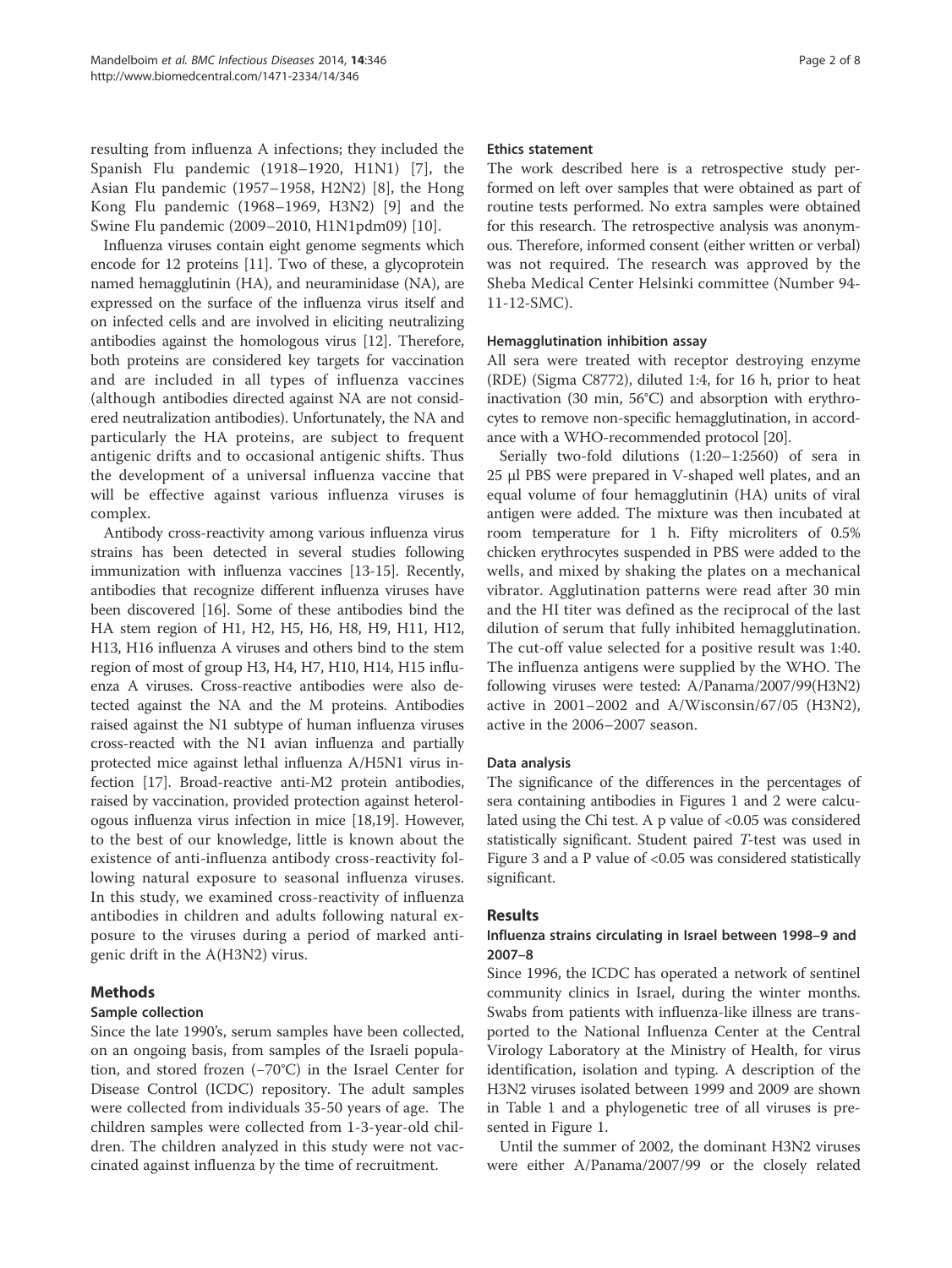

virus A/Sydney/5/97 (Figure 1 and [21]). In the winter of 2002–2003, only a few cases of A/Panama/2007/99 infections were observed (Table 1). The 2003–2004 year was dominated by the new A/Fujian/411/02 H3N2 subtype strain, which is an antigenic drift of the A/Panama/ 2007/99 virus (Figure 1 and [21,22]). In the 2004–2005 season A/Wyoming/3/03, which is antigenically similar to A/Fujian/411/02 [23], circulated in the country. In 2005–2006 the H3N2 virus A/California/7/04-like virus was not the dominant virus. In the winter season of 2006–2007, the slightly different A/Wisconsin/67/05 H3N2 virus strain [22] circulated in Israel (Figure 1). Therefore, we decided to investigate the presence of anti-influenza antibodies against A/Panama/2007/99 in samples collected in the summer of 2002, following several years in which the virus strain, or others similar to it, were present in the country (Figure 1 and Table 1). An identical analysis was performed on samples of the summer of 2007, following four years in which A/Fujian/411/02 or similar viruses were present (Figure 1 and Table 1).

#### Anti-influenza antibodies in children

To test for the presence of anti-influenza antibodies in the population, 400 randomly selected sera samples from adults aged 30–50 and 80 samples from children aged

1–3 were obtained for each of the years 2002 and 2007. Samples were selected from those collected between April and November, when the influenza virus is not usually active in the country. Importantly, it's necessary to clarity whether the children that evaluated in this manuscript were vaccinated against influenza. To verify this, we tested the sera of the children for recognition of the H1N1 virus (A/New Caledonia/20/1999) that was applied in the vaccine given at each particular season and also for the recognition of the influenza B viruses present in the vaccine (B/Sichuan/379/99, in 2001–2002 and B/Malasia/2506/04 in 2006–2007). All children were negative for at least one of the viruses present in the vaccine strains indicating that they were not vaccinated.

As can be seen in Figure 2a, in the summer of 2002, 45% of the sera derived from children had antibodies against the influenza strain A/Panama/2007/99 (H3N2), a strain which had circulated in the population in the preceding winters (Table 1). It is therefore likely that the tested children were indeed exposed to these viruses. However, surprisingly, 13% of the children had antibodies against A/Wisconsin/67/2005 (H3N2), a virus that was not isolated in Israel prior to 2006.

In 2007, 58% of the tested children had antibodies against A/Wisconsin/67/05 (H3N2) (the dominant strain in the winter of 2006–7). Unexpectedly, 29% of the sera obtained from children under the age of 3 in 2007, showed reactivity against A/Panama/2007/99 (H3N2), although this strain was not detected in the population after 2003.

#### Anti-influenza antibodies in adults

In 2002, the antibody distribution detected in sera from adults was similar to that obtained in children, with 58% of the adults exhibiting antibodies directed against A/ Panama/2007/99 (Figure 2b). In 2007, however, the results in adults differed from the findings in children. A high percentage (68%) of healthy adults had antibodies directed against A/Panama/2007/99, a virus which was not detected in the Israeli population after 2003. Thirtynine percent of the adults had antibodies directed against A/Wisconsin/67/05, the strain which had been dominant in the preceding winter.

#### Cross-reactivity among various anti-influenza antibodies

Since antibodies were detected against virus strains to which the children had never been exposed, both in 2002 and in 2007, we speculated that the antibodies are cross-reactive. Strikingly, the anti-A/Wisconsin/67/05 antibodies that were detected in 2002 in 13% of the children samples were only detected in children who also had antibodies to A/Panama/2007/99 (Figure 3). These findings suggest a cross–reactivity of the antibodies to these two virus strains, as these children had not been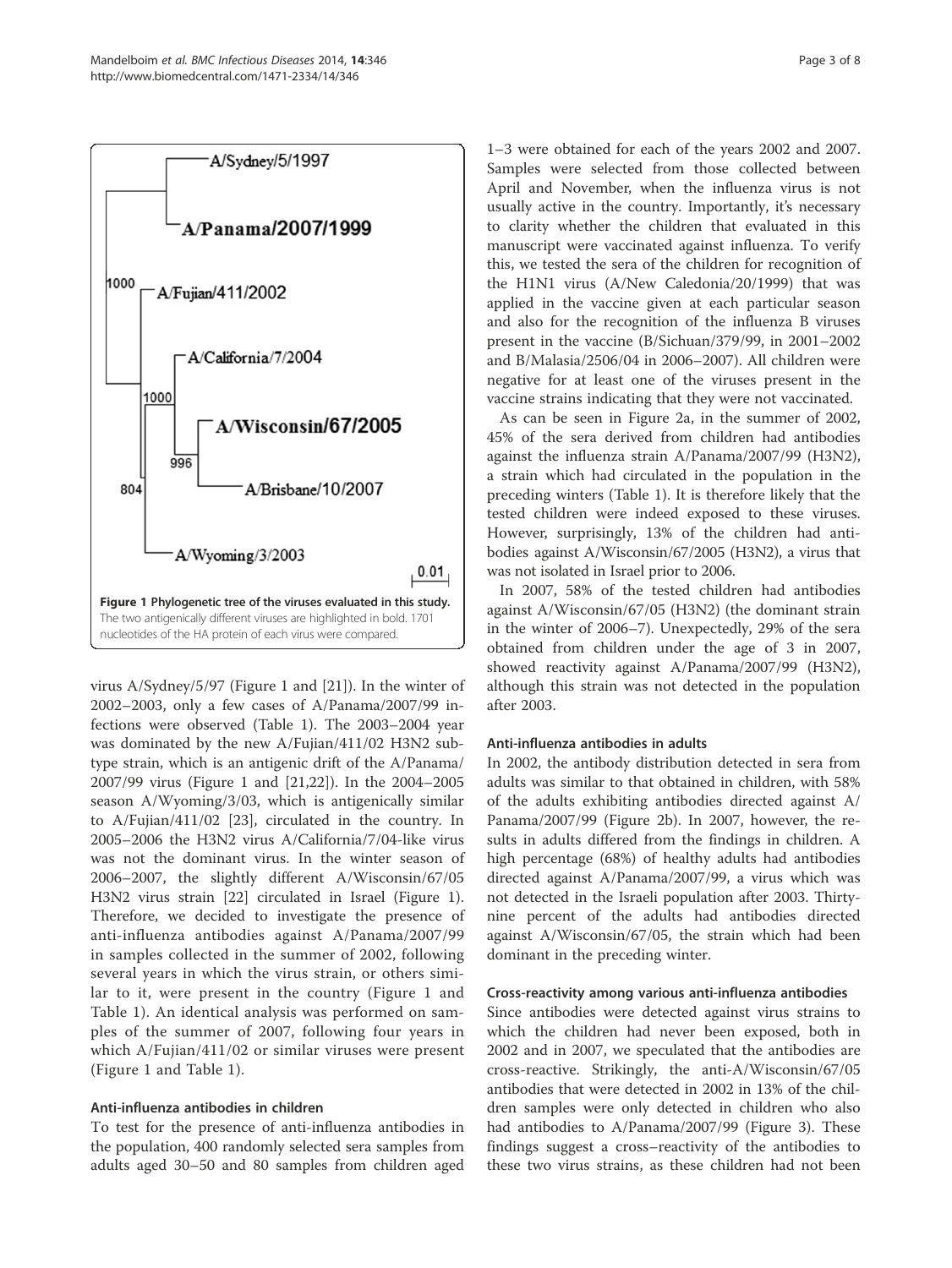

exposed to the former virus. In 2007, all of the 29% children that had antibodies against A/Panama/2007/99 (Figure 2) also had antibodies to A/Wisconsin/67/05 (Figure 3). The oldest children that were evaluated in 2007 were born in 2004, one year after the A/Panama/ 2007/99 strain was last documented in Israel, suggesting that the antibody recognition of A/Panama/2007/99 observed in children in 2007 was also due to crossreactivity.

In contrast, in adults, in 2007, 50% of the anti-A/ Panama/2007/99 antibodies cross-reacted with A/ Wisconsin/67/05, while in 2002 the majority of of the adults (out of the 8%, Figure 2) that had antibodies against A/Panama also had antibodies against A/

Wisconsin (Figure 3). We thus concluded that while the antibody repertoire detected in adults was likely to reflect the various influenza virus strains to which they were exposed to during their life, in children, it seemingly represents "true" cross-reactive antibodies.

# Titers of anti-influenza antibodies

In attempt to understand how antibodies against a particular strain were detected in the population when the virus had been absent, we examined the titers of the anti-influenza antibodies in children and adults, as an estimation of the effectiveness and the strength of the immune response (Figure 4). In 2002, the highest antibody titers observed both in adults and in children were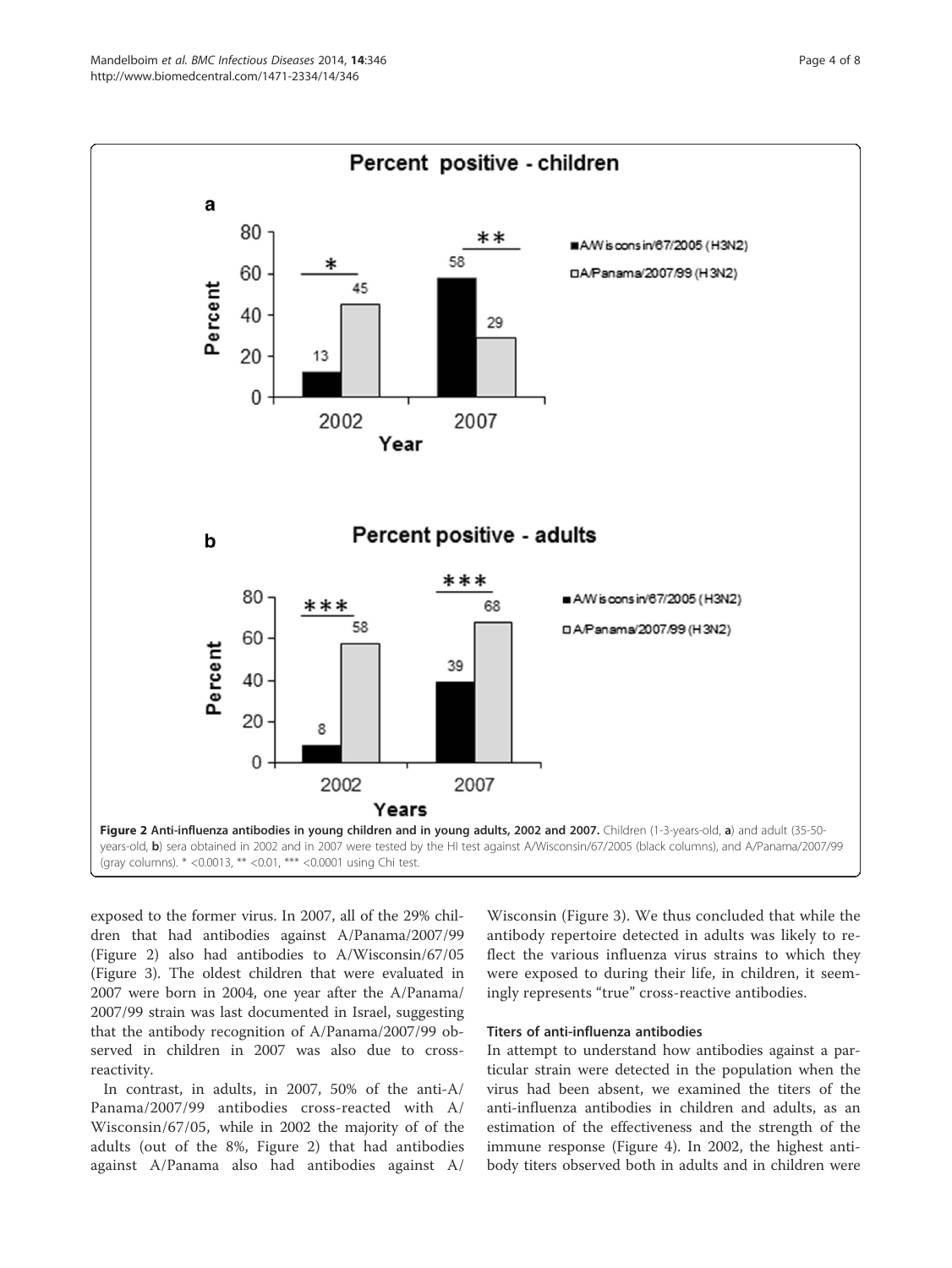

directed against A/Panama/2007/99. In contrast, in 2007, the highest antibody titers observed in children were directed against A/Wisconsin/67/05, the dominant strain in the preceding winter. In adults, however, the highest 2007 antibody titers were against A/Panama/ 2007/99, while A/Wisconsin/67/05 was recognized to a slightly lesser extent, likely due to repeated exposure to A/ Panama/2007/99-like viruses in previous years (Figure 4b and d).

Moreover, in children, the distribution of antibody titers observed against A/Panama/2007/99 and against

Table 1 Influenza viruses circulating in the Israeli population between 1998-2008

|                            | Year      | Circulating strains A(H3N2)         |
|----------------------------|-----------|-------------------------------------|
|                            | 1998-1999 | A/Sydney/5/97-like                  |
| Testing sera $\rightarrow$ | 1999-2000 | A/Sydney/5/97-like                  |
|                            | 2000-2001 | none                                |
|                            | 2001-2002 | A/Panama/2007/99-like               |
|                            | 2002-2003 | A/Panama/2007/99-like               |
|                            | 2003-2004 | A/Fujian/411/02-like*               |
|                            | 2004-2005 | A/Wyoming/3/03-like                 |
| Testing sera $\rightarrow$ | 2005-2006 | A/California/7/04-like              |
|                            | 2006-2007 | A/Wisconsin/67/05-like <sup>#</sup> |
|                            | 2007-2008 | A/Brisbane/10/07-like               |
|                            | 2008-2009 | A/Brisbane/10/07-like               |

\*Not include in the influenza vaccine for the same year.

# About 1/3 of the isolates had reduced titers against this strain. In bold- the dominant circulating strain.

A/Wisconsin/67/05, in 2002 and in 2007, respectively, resembled a bell-like shape (Figure 4a and b), supporting the assumption that the children were indeed infected by the viruses. In contrast, in adults, bell-like graphs were not observed, probably because the adult sera contains antibodies directed against several influenza virus strains that they had been exposed to over the years (Figure 4).

# Discussion and conclusions

In this study, we evaluated the anti-influenza antibodies detected in the Israeli toddlers and adult population in the summer seasons of 2002 and 2007, following a marked antigenic drift in the influenza virus. We tested the 2002 anti-influenza antibodies in samples collected after a period that was dominated by a single H3N2 strain, A/Panama/2007/99, as well as samples collected at the close of 2007, following four years that were dominated by a markedly different H3N2 viruses (as seen in our phylogenetic tree and as acknowledged previously, [22,24,25]). We demonstrated that a significant percentage of 1-3-year-old children with naturally occurring antibodies against the currently circulating strains, also had antibodies against markedly different strains to which they had never been exposed. Of note, the children whose samples were studied here, had not been vaccinated/ immunized against influenza and thus the cross-reactive antibodies observed in the hospitalized patients could not be associated with vaccination. Overall, substantial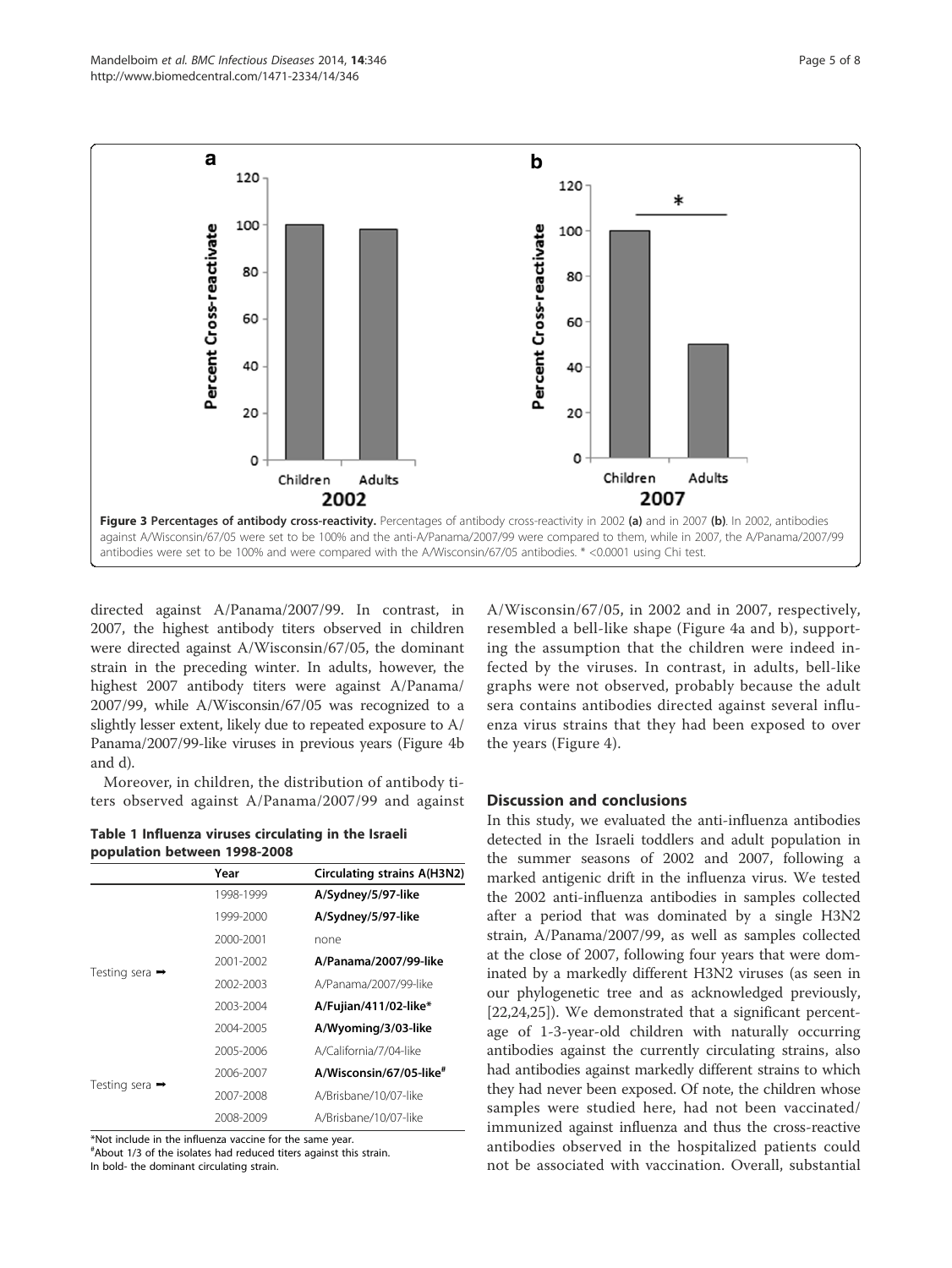

antibody cross-reactivity against seasonal influenza virus strains was seen in this population.

To the best of our knowledge, the presence of naturally occurring cross-reactive antibodies against seasonal infections following significant antigenic drift has not been reported. It has been suggested that some elderly people likely to have been exposed to the 1918 pandemic influenza infection, bear cross-reactive antibodies against the pandemic 2009 swine origin influenza virus [26]. However, cross-reactive antibodies against seasonal influenza infections were not observed [26].

The results of the current study can contribute to the understanding of the epidemiology of influenza, the elicited immune responses and the transmission rates. For example, a recent survey testing approximately 12,000 individuals for antibodies against the avian H5N1 virus, demonstrated a much higher percentage of the population with the antibodies than previously estimated [27]. The authors concluded that this virus, considered highly dangerous (60% mortality), can also cause mild or subclinical infections. However, it is possible that some or all of the antibodies detected were cross-reactions with other circulating influenza viruses.

It is difficult to assay for antibody cross-reactivity in adults, since it is impossible to trace the exact strains an individual was exposed to during his life. One of the strengths of the current study was the use of sera from young children that had not previously been exposed to the tested virus stains. Thus, if the sera contained antibodies directed against influenza strains that were not circulating within their short life, a phenomenon of antibody cross-reactivity is highly likely.

We have shown that the anti-influenza antibodies directed against A/Panama/2007/99 and against A/ Wisconsin/67/05 cross-react with each other. The assays that were performed to test the presence of the anti-influenza antibodies were hemagglutination inhibition tests. In these types of assays, a requirement of 40 HI units defines a protective antibody [13]; thus, these cross-reactive antibodies might provide protective functions.

Interestingly, not all antibodies cross-reacted with each other. One possible way to explain this is that in all cases cross-reactive antibodies are generated but we did not detect these in our assays. Regardless of whether this is accurate or not, it is clear that protective cross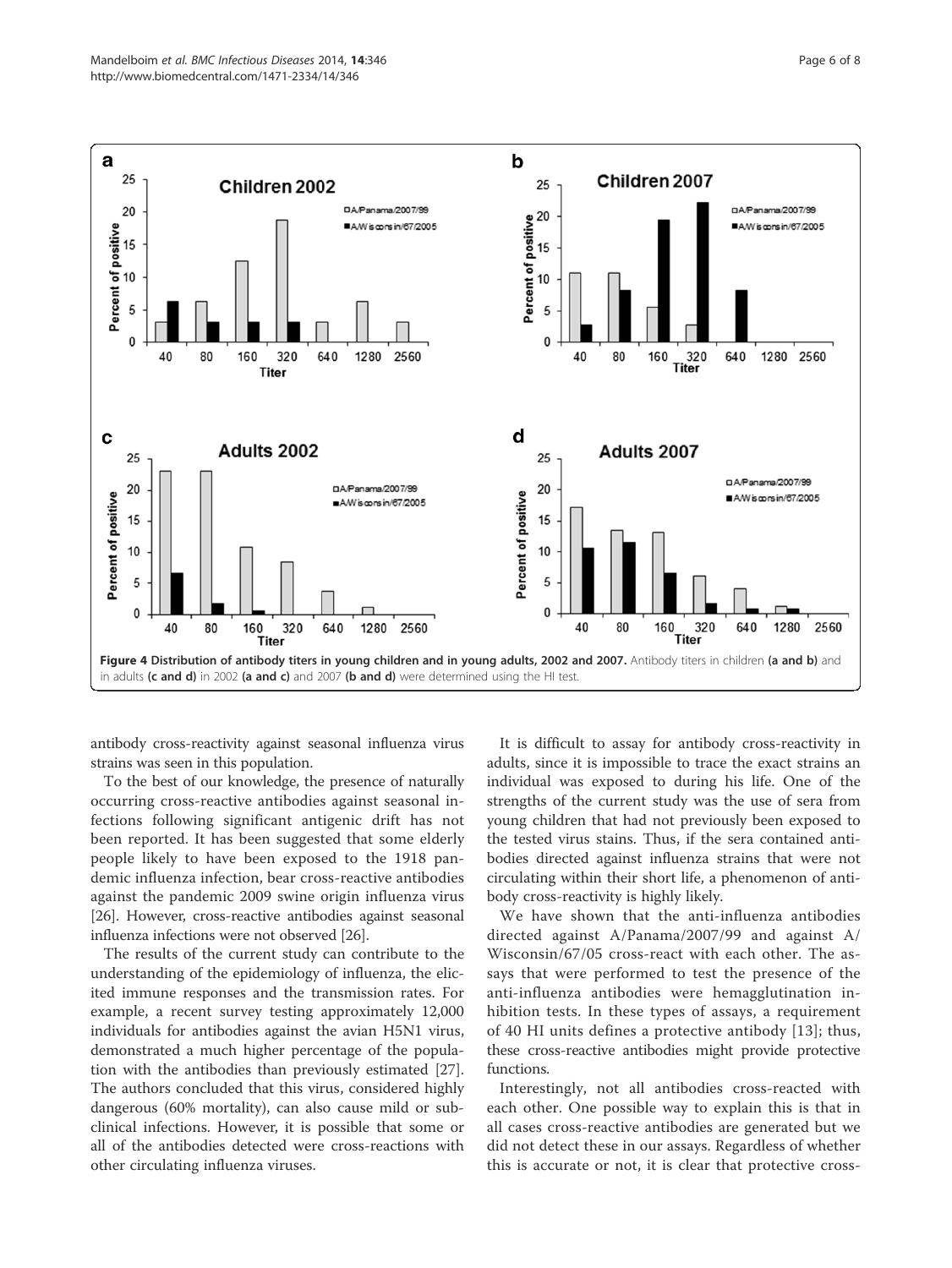reactive antibodies were probably not generated in every individual. It is possible that the genetic background of the individuals dictated whether he will develop crossreactive antibodies. In this regard, it will be interesting to characterize the MHC class I and class II haplotypes of individuals who generated cross-reactive protective antibodies and to compare to the MHC classes of those who did not.

Antibody cross-reactivity has been previously reported following vaccination against influenza [28]. In addition, the presence of cross-reactive and vaccine-induced antibodies to the newly emerging virus swine influenza A (H3N2) was also recently demonstrated [29].

Furthermore, several cross-reactive monoclonal antibodies that cross-react with various influenza A and influenza B viruses developed following immunization. These antibodies recognize distinct conserved epitopes in the head region of the hemagglutinin derived from influenza A and B viruses [30]. Finally, it was also reported that more cross-reactive antibodies are generated following infection when compared with the titers detected following vaccination [31]. Thus, understanding the mechanisms leading to antibody cross-reactivity could provide information essential for the design of broadly, cross-reactive vaccine.

In vivo studies have been conducted to evaluate the efficiency of cross-reactive antibodies in vivo. Studies in mice and in ferrets have shown that classical swine H1N1 influenza viruses confer cross-protection against swine-origin 2009 pandemic H1N1 influenza virus infection [32]. The broadly cross-reactive antibodies mentioned above effectively protected against lethal challenge with influenza A and B viruses [30]. The presence of naturally occurring cross-reactive antibodies against markedly different influenza virus strains, in a significant percentage of children, suggests that the in vivo cross-reactive experiments performed have human relevancy. Furthermore, our results suggest that development of a broad reactive anti-influenza vaccine may be feasible.

#### Competing interests

The authors declare that they have no competing interest.

#### Authors' contributions

MM, MB, HS, IZ, KY, RB, reviewed and collected the data. MM and MG conceived the study and wrote the paper. RD, was responsible for statistical analysis. DC, TS, EM supervised the work and reviewed the manuscript drafted the manuscript. All authors reviewed the work and approved the final manuscript.

#### Acknowledgements

The work was supported by internal funding. The funding body had no role in the design, collection, analysis, and interpretation of data, in the writing the manuscript and in the decision to submit the manuscript for publication.

#### Author details

<sup>1</sup>Central Virology Laboratory, Ministry of Health, Public Health Services, Chaim Sheba Medical Center, Tel Hashomer, Ramat-Gan, Israel. <sup>2</sup>Israel Center for Disease Control, Ministry of Health, Gertner Institute for Health Policy

Research, Chaim Sheba Medical Center, Tel Hashomer, Ramat-Gan, Israel. <sup>3</sup>Department of Epidemiology and Preventive Medicine, School of Public Health, Sackler Faculty of Medicine, Tel-Aviv University, Tel-Aviv, Israel. 4 School of Public Health, University of Haifa, Haifa, Israel.

#### Received: 1 February 2014 Accepted: 28 May 2014 Published: 20 June 2014

#### References

- 1. Gravenstein S, Davidson HE: Current strategies for management of influenza in the elderly population. Clin Infect Dis 2002, 35(6):729–737.
- 2. Meltzer MI, Cox NJ, Fukuda K: The economic impact of pandemic influenza in the United States: priorities for intervention. Emerg Infect Dis 1999, 5(5):659–671.
- 3. Iwane MK, Edwards KM, Szilagyi PG, Walker FJ, Griffin MR, Weinberg GA, Coulen C, Poehling KA, Shone LP, Balter S, Hall CB, Erdman DD, Wooten K, Schwartz B: Population-based surveillance for hospitalizations associated with respiratory syncytial virus, influenza virus, and parainfluenza viruses among young children. Pediatrics 2004, 113(6):1758–1764.
- 4. Stollenwerk N, Harper RW, Sandrock CE: Bench-to-bedside review: rare and common viral infections in the intensive care unit–linking pathophysiology to clinical presentation. Crit Care 2008, 12(4):219.
- 5. Sandrock C, Stollenwerk N: Acute febrile respiratory illness in the ICU: reducing disease transmission. Chest 2008, 133(5):1221–1231.
- 6. van den Wijngaard CC, Van Asten L, Koopmans MP, Van Pelt W, Nagelkerke NJ, Wielders CC, Van Lier A, van der Hoek W, Meijer A, Donker GA, Dijkstra F, Harmsen C, van der Sande MA, Kretzschmar M: Comparing pandemic to seasonal influenza mortality: moderate impact overall but high mortality in young children. PLoS One 2012, 7(2):e31197.
- 7. Olson DR, Simonsen L, Edelson PJ, Morse SS: Epidemiological evidence of an early wave of the 1918 influenza pandemic in New York City. Proc Natl Acad Sci U S A 2005, 102(31):11059–11063.
- 8. Hardy JM, Azarowicz EN, Mannini A, Medearis DN Jr, Cooke RE: The effect of Asian influenza on the outcome of pregnancy, Baltimore, 1957–1958. Am J Public Health Nations Health 1961, 51:1182–1188.
- 9. Viboud C, Grais RF, Lafont BA, Miller MA, Simonsen L: Multinational impact of the 1968 Hong Kong influenza pandemic: evidence for a smoldering pandemic. J Infect Dis 2005, 192(2):233–248.
- 10. Baz M, Papenburg J, Hamelin ME, Ouakki M, Skowronski DM, De Serres G, Boivin G: Seroconversion to seasonal influenza viruses after A(H1N1) pdm09 virus infection, Quebec. Canada Emerg Infect Dis 2012, 18(7):1132–1134.
- 11. Jagger BW, Wise HM, Kash JC, Walters KA, Wills NM, Xiao YL, Dunfee RL, Schwartzman LM, Ozinsky A, Bell GL, Dalton RM, Lo A, Efstathiou S, Atkins JF, Firth AE, Taubenberger JK, Digard P: An overlapping protein-coding region in influenza A virus segment 3 modulates the host response. Science 2012, 337(6091):199–204.
- 12. Rossman JS, Lamb RA: Influenza virus assembly and budding. Virology 2011, 411(2):229–236.
- 13. Heckler R, Baillot A, Engelmann H, Neumeier E, Windorfer A: Crossprotection against homologous drift variants of influenza A and B after vaccination with split vaccine. Intervirology 2007, 50(1):58–62.
- 14. Lavenu A, Valleron AJ, Carrat F: Exploring cross-protection between influenza strains by an epidemiological model. Virus Res 2004, 103(1–2):101–105.
- 15. Skowronski D, De Serres G, Janjua N, Gardy J, Gilca V, Dionne M, Hamelin M, Rheaume C, Boivin G: Cross-reactive antibody to swine influenza A(H3N2) subtype virus in children and adults before and after immunisation with 2010/11 trivalent inactivated influenza vaccine in Canada, August to November 2010. Euro Surveill 2012, 17(4).
- 16. Mancini N, Solforosi L, Clementi N, De Marco D, Clementi M, Burioni R: A potential role for monoclonal antibodies in prophylactic and therapeutic treatment of influenza. Antiviral Res 2011, 92(1):15–26.
- 17. Sandbulte MR, Jimenez GS, Boon AC, Smith LR, Treanor JJ, Webby RJ: Crossreactive neuraminidase antibodies afford partial protection against H5N1 in mice and are present in unexposed humans. PLoS Med 2007, 4(2):e59.
- 18. Fan J, Liang X, Horton MS, Perry HC, Citron MP, Heidecker GJ, Fu TM, Joyce J, Przysiecki CT, Keller PM, Garsky VM, Ionescu R, Rippeon Y, Shi L, Chastain MA, Condra JH, Davies ME, Liao J, Emini EA, Shiver JW: Preclinical study of influenza virus A M2 peptide conjugate vaccines in mice, ferrets, and rhesus monkeys. Vaccine 2004, 22(23–24):2993–3003.